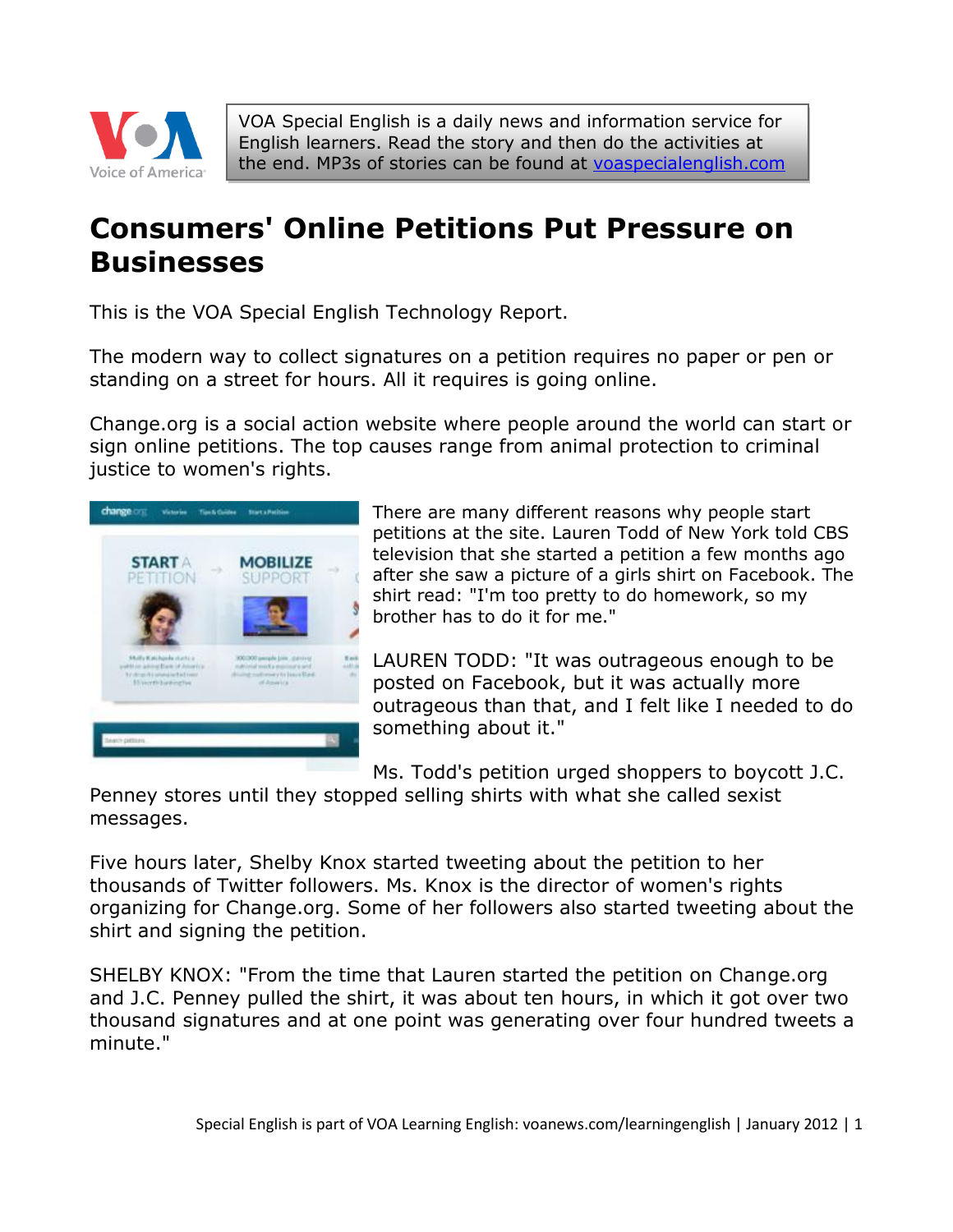Ms. Knox said that with each new signature, an e-mail automatically went to J.C. Penney's public relations team. Another went to the company's chief. J.C. Penney, without comment, discontinued the shirts.



**AP**

Collecting petition signatures the traditional way

Clothing designer John Noone has worked with a number of large stores. He says he has always used words like "pretty" or "princess" when he creates shirts for girls.

JOHN NOONE: "Because it's easy to do, I guess it's just so ingrained in our culture that just it's an easy sale. It's going to be easier to sell a shirt that says, you know, 'My little princess' than, uh, 'My A student.'"

Mr. Noone says fashion designers find their ideas in many places. It could be a celebrity's tweet or something said on a TV show.

JOHN NOONE: "And if you think it's funny and the designer thinks it's funny and the buyer thinks it's funny, then it, you know, it makes it to the store."

But now, with the Internet, consumers who take offense can do more than just write an angry letter to the company.

Another clothing seller, Forever 21, got in trouble not long after J.C. Penney. Forever 21 was selling a girl's shirt that read "Allergic to Algebra." It stopped selling them the day after the story spread.

Robin Sackin is a professor at New York's Fashion Institute of Technology. She thinks people should not get so angry. Children are influenced by their parents, she says, not the words on a shirt.

ROBIN SACKIN: "So if my child says to me 'Mommy, I want to get that,' I've said, 'OK, you can have it, but just remember something -- I don't care if you're pretty, you're doing your homework.'"

*Now do the worksheet ...*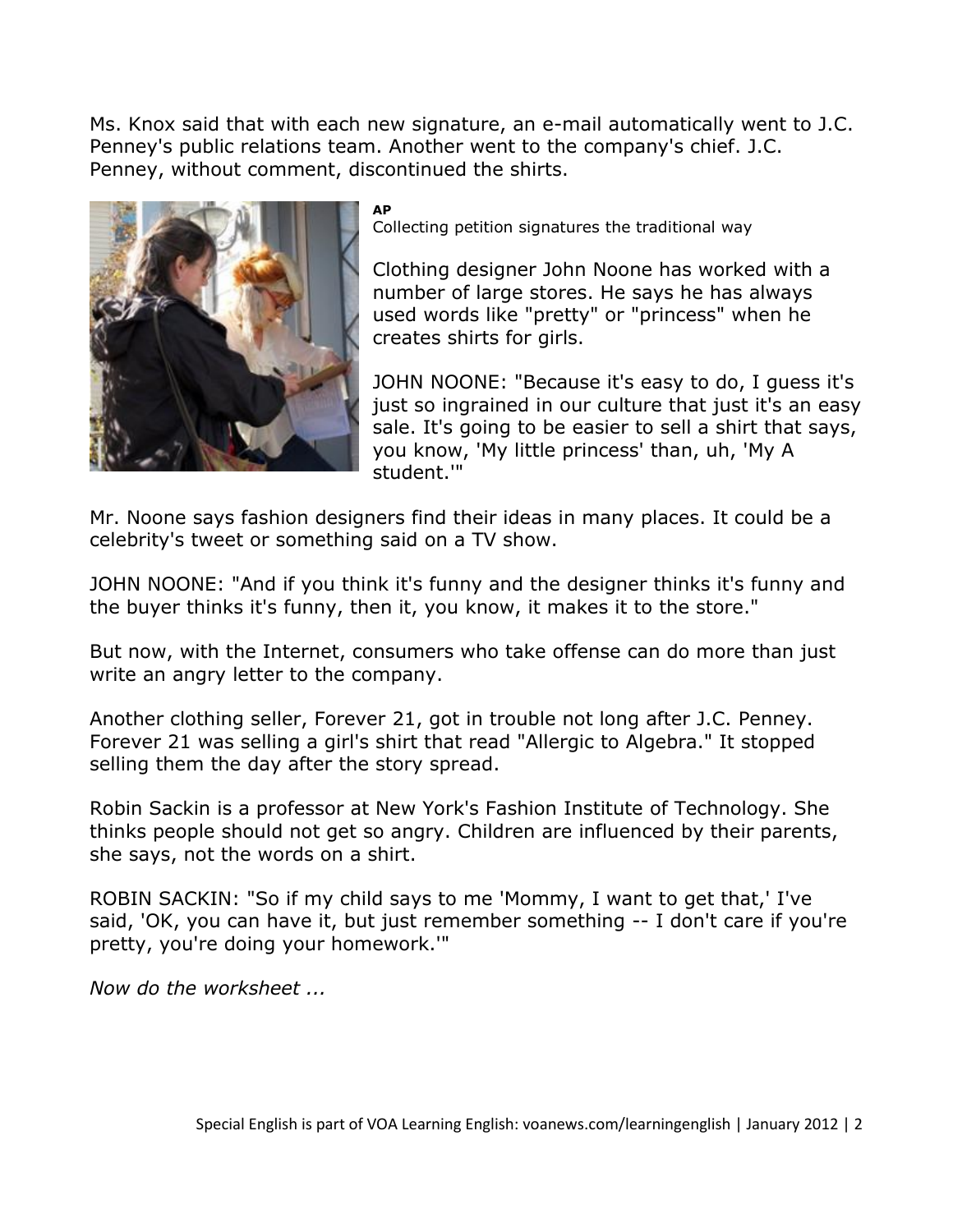**Level: beginner - intermediate** 

**Time: 20 -30 minutes** 

## **This worksheet will help you learn new vocabulary about petitions. You will answer questions about change.org, and write a short paragraph about what kind of petition you would sign.**

**1**. Match the words on the left with the words on the right to make four phrases. Write the phrase on the line. The phrases are in the article.

| a. social action | 1. protection |  |
|------------------|---------------|--|
| b. animal        | 2. justice    |  |
| c. criminal      | 3. rights     |  |
| d. women's       | 4. website    |  |

## **2**. What is a *petition?*

- [ ] money that you give to help someone
- [ ] a movie that shows how you can help someone
- **[ ]** a written document that people sign, to show that they want a change
- **3.** Which of the following sentences is correct?
	- [ ] You give your *signature* when you sign your name.
	- [ ] You give your *signature* when you pay money.
- **4**. Look again at the title of the article: *Consumers' Online Petitions Put Pressure on Businesses.*  Where are people signing petitions?

\_\_\_\_\_\_\_\_\_\_\_\_\_\_\_\_\_\_\_\_\_\_\_\_\_\_\_\_\_\_\_\_\_\_\_\_\_\_\_\_\_\_\_\_\_\_\_\_\_\_\_\_\_\_\_\_\_\_\_\_\_\_\_\_\_\_

\_\_\_\_\_\_\_\_\_\_\_\_\_\_\_\_\_\_\_\_\_\_\_\_\_\_\_\_\_\_\_\_\_\_\_\_\_\_\_\_\_\_\_\_\_\_\_\_\_\_\_\_\_\_\_\_\_\_\_\_\_\_\_\_\_\_

\_\_\_\_\_\_\_\_\_\_\_\_\_\_\_\_\_\_\_\_\_\_\_\_\_\_\_\_\_\_\_\_\_\_\_\_\_\_\_\_\_\_\_\_\_\_\_\_\_\_\_\_\_\_\_\_\_\_\_\_\_\_\_\_\_\_

\_\_\_\_\_\_\_\_\_\_\_\_\_\_\_\_\_\_\_\_\_\_\_\_\_\_\_\_\_\_\_\_\_\_\_\_\_\_\_\_\_\_\_\_\_\_\_\_\_\_\_\_\_\_\_\_\_\_\_\_\_\_\_\_\_\_

- [ ] online
- [ ] on the streets
- [ ] in stores
- **5**. What is Change.org?
- **6**. What did Lauren Todd's petition urge shoppers to do?
- **7**. Who is Shelby Knox?

How did she help Lauren Todd's petition?

Special English is part of VOA Learning English: voanews.com/learningenglish | January 2012 | 3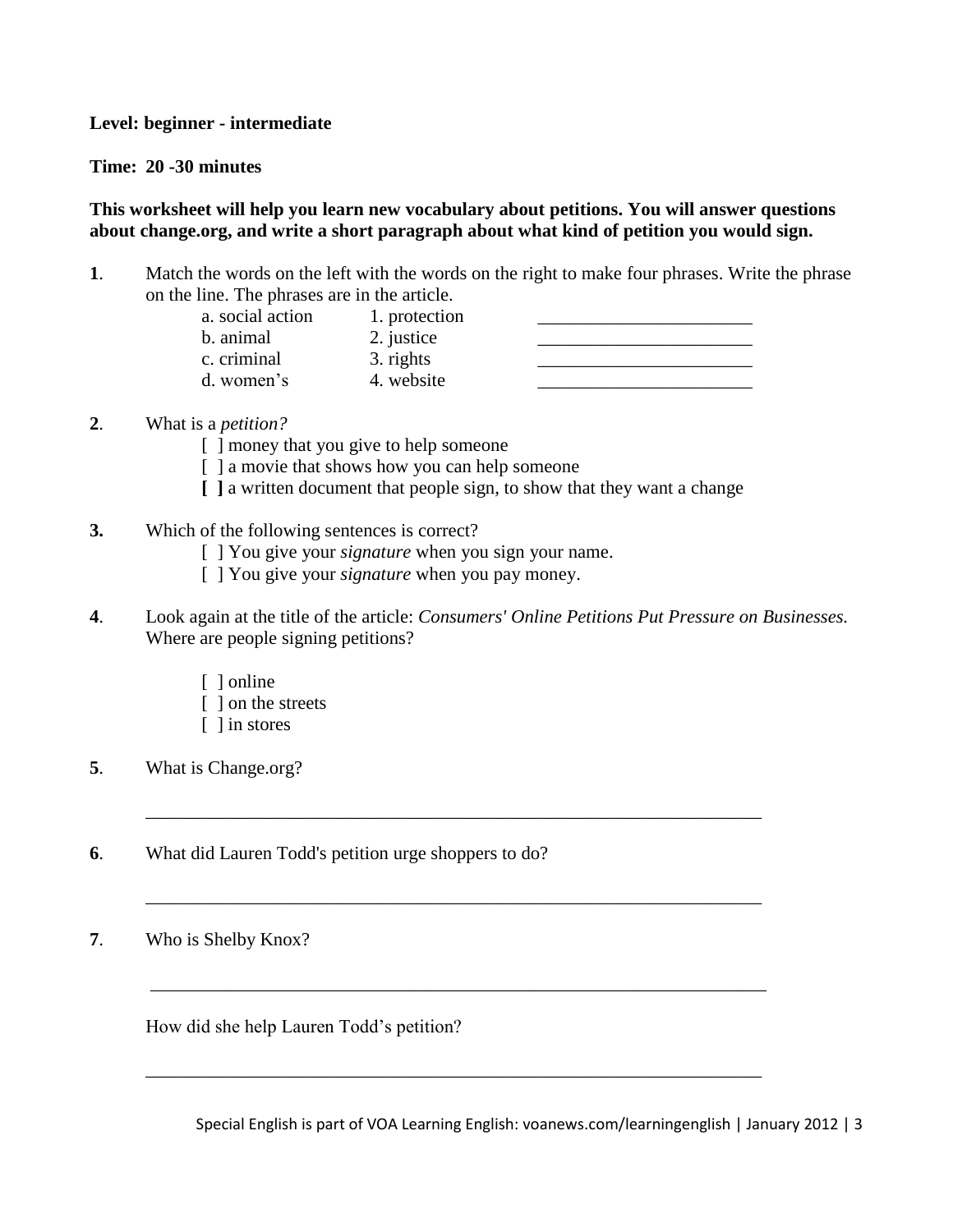**8**. Read what Shelby Knox said below. Complete each blank with the correct number.

"From the time that Lauren started the petition on Change.org and J.C. Penney pulled the shirt, it was about \_\_\_\_ hours, in which it got over \_\_\_\_ signatures and at one point was generating over tweets a minute."

- **9.** What did "Forever 21" have written on their shirts?
	- [ ] Change.org
	- [ ] I'm too pretty to do homework, so my brother has to do it for me.
	- [ ] Allergic to Algebra
	- [ ] J.C. Penney
- **10**. What does Robin Sackin think?
	- [ ] People should not get so angry over a shirt.
	- [ ] People are right to be so angry over a shirt.

\_\_\_\_\_\_\_\_\_\_\_\_\_\_\_\_\_\_\_\_\_\_\_\_\_\_\_\_\_\_\_\_\_\_\_\_\_\_\_\_\_\_\_\_\_\_\_\_\_\_\_\_\_\_\_\_\_\_\_\_\_\_

#### **OVER TO YOU**

Have you ever signed a petition? If not, what kind of petition would you think about signing?

\_\_\_\_\_\_\_\_\_\_\_\_\_\_\_\_\_\_\_\_\_\_\_\_\_\_\_\_\_\_\_\_\_\_\_\_\_\_\_\_\_\_\_\_\_\_\_\_\_\_\_\_\_\_\_\_\_\_\_\_\_\_\_\_\_\_\_\_\_\_\_\_\_\_\_\_\_\_\_\_\_\_ \_\_\_\_\_\_\_\_\_\_\_\_\_\_\_\_\_\_\_\_\_\_\_\_\_\_\_\_\_\_\_\_\_\_\_\_\_\_\_\_\_\_\_\_\_\_\_\_\_\_\_\_\_\_\_\_\_\_\_\_\_\_\_\_\_\_\_\_\_\_\_\_\_\_\_\_\_\_\_\_\_\_ \_\_\_\_\_\_\_\_\_\_\_\_\_\_\_\_\_\_\_\_\_\_\_\_\_\_\_\_\_\_\_\_\_\_\_\_\_\_\_\_\_\_\_\_\_\_\_\_\_\_\_\_\_\_\_\_\_\_\_\_\_\_\_\_\_\_\_\_\_\_\_\_\_\_\_\_\_\_\_\_\_\_ \_\_\_\_\_\_\_\_\_\_\_\_\_\_\_\_\_\_\_\_\_\_\_\_\_\_\_\_\_\_\_\_\_\_\_\_\_\_\_\_\_\_\_\_\_\_\_\_\_\_\_\_\_\_\_\_\_\_\_\_\_\_\_\_\_\_\_\_\_\_\_\_\_\_\_\_\_\_\_\_\_\_

Write 5-8 sentences explaining your answer.